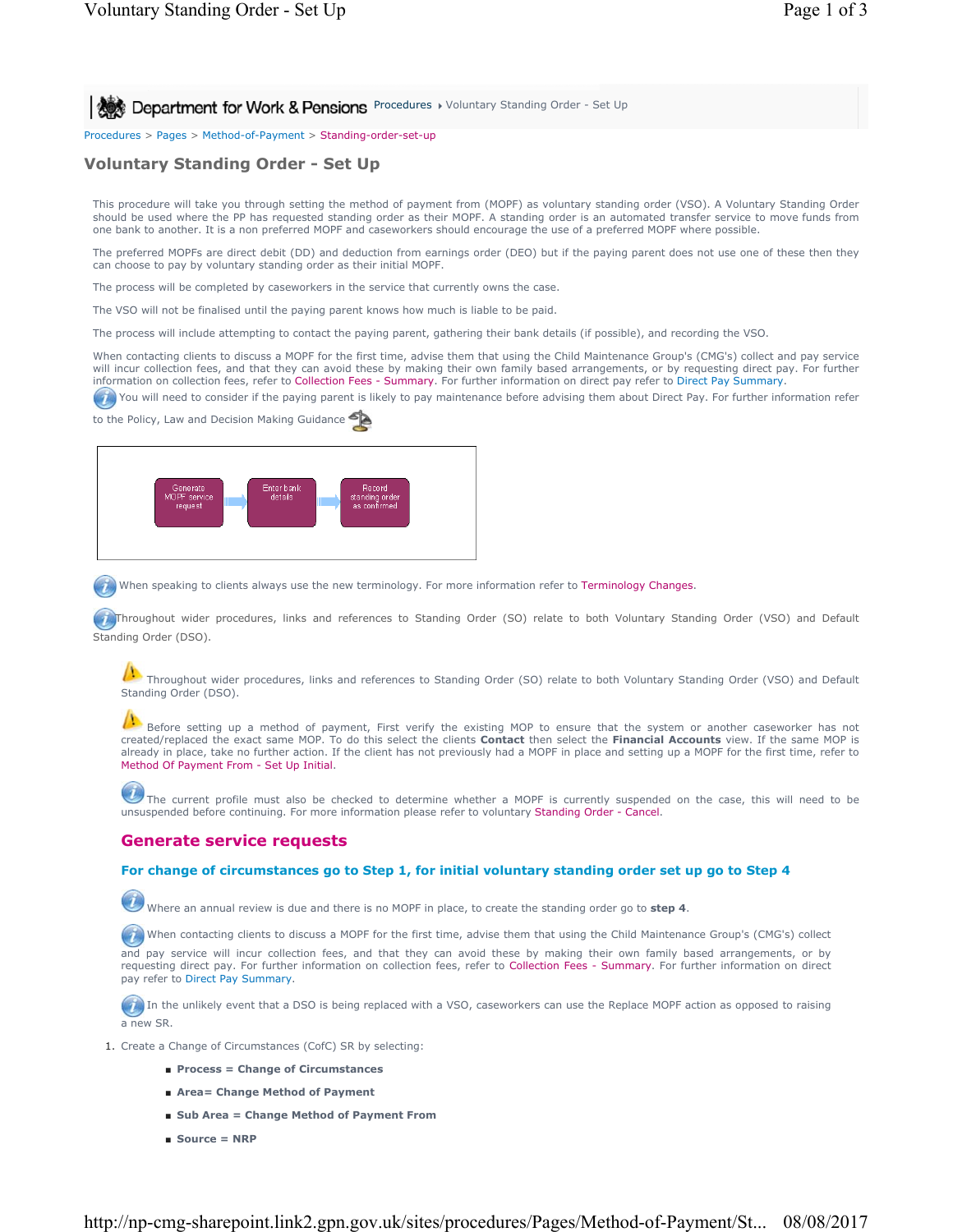## ■ **Subject = NRP**

- 2. Select the Case Number MVG button to link the SR to the case.
- Update the **Status** of the SR to **In Progress**. The 2012 System will then generate an activity plan to follow. For more information on 3. methods of payment refer to the Policy, Law and Decision Making Guidance
- 4. Create an SR (a child SR where there is a change of circumstances) to set up the method of payment from (MOPF) information if it has not automatically generated. From the dropdown lists select:
	- **Process = Payments**
	- **Area = Method Of Payment From**
	- **Sub Area = Voluntary Standing Order**
- 5. Select Action:
	- **Replace MOP** to amend an existing method of payment
	- **Create MOP** to create a new method of payment

#### **Add BaNCS account**

- 6. Link the SR to the case then update the **SR Status** to **In Progress**. The system will generate an activity plan to follow.
- 7. Select the client's Internal Account Number.

**BaNCS** (internal account) numbers are required by the system in order to process payments. Every client has a BaNCS number generated by the 2012 system at the initial application stage.

Where the paying parent has a closed case on CMS, contact CFAT 2012SCHEMECFAT.BANKING-ACCOUNTING@DWP.GSI.GOV.UK to confirm BaNCs account is active.

8. Select the **Current Payment Method** MVG to check for an existing MOP. If a MOP exists, consider whether it should be cancelled before continuing to set up a new one.

(1) Applications caseworkers undertaking a Paying Parent application are not able to assign BaNCS numbers. They will only partially complete the Set Up VSO procedure. New Case caseworkers will then complete the process. **Enter and validate bank details**

Ask the paying parent for their bank details and enter them onto the system. Select the **Bank Validation** button to validate the bank 9. details.

Having the paying parent bank details on the system will allow any unallocated payments to be traced and paid to the correct case/s without unnecessary delay, e.g. if the paying parent pays their VSO under the receiving parent or qualifying child (QC) name rather than their case reference or national insurance number (NINO), having bank details will allow us to identify the owner of the paying account and allocate the payment appropriately without further investigation.

10. **The Review whether the new details pass verification and update the Sub Status to Verified or Not Applicable. If the new details fail** verification and the paying parent is still on the telephone, ask for the correct details. If unable to contact the paying parent, update the SR with Failed Validation and set up the MOPF as default standing order, for info see Default Standing Order procedure.

#### 11. Enter the **Payment Frequency** and **Payment Collection Day**.

This should be agreed with the paying parent.

12. Update the Resolution Code to VSO Accepted and Save the SR. In some circumstances TL authorisation is needed. When this is the case, the SR will automatically seek approval.

When approval of the SR has been complete, repeat **Step 12**.

- 13. The activity in the Voluntary Standing Order SR to send CMSL2002 SO mandate and covering letter should be marked as Not Required, as this is issued automatically later in the process.
- 14. Once the bank details have been validated, complete the **Set up Date** field, Set up date should always be the date the SR is completed. Select the **Send MOP** button. The BaNCS success message should be displayed.

When BaNCS returns a **Success** message, the correct **Resolution Code** must be selected and not set to **Transaction Rejected**.

Even if there are no bank details present, select the **Send MOP** button to complete the SR.

- 15. Update the activity plan.
- 16. Close the SR by updating the **Status** to **Closed** and **Sub status** to **Complete**. If changing an existing MOPF return to the CoC SR, if setting up an initial MOPF return to Method Of Payment From - Set Up Initial.